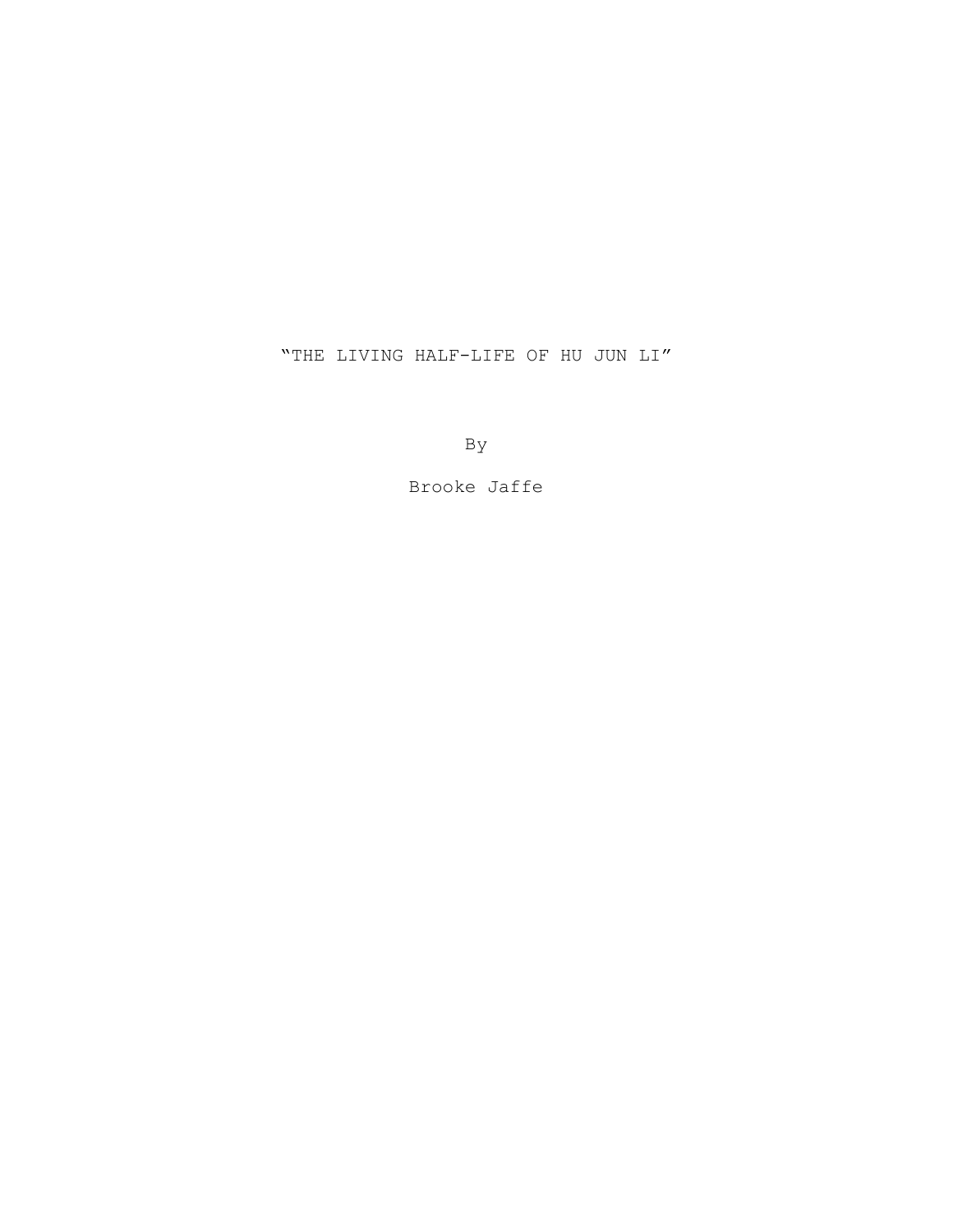FADE IN:

(NOTE: This is written as a second-screen experience, where the audience watches a show on a streaming service and uses their phone to enhance their viewing. They may point the camera at the main screen and it overlays an image on top of where it appears on their mobile device. Blue denotes content only shown on the smartphone or tablet.

The screen will always have a faint blue cast to the image, and all images on it are rendered in monochrome from dark blue to white (unless stated otherwise).

The phone is synced up with the video through allowing the phone to "listen" to the audio (via a free app that serves as the content interface), and the music/SFX cues the app into where the video is so it may sync accordingly. When users tap on documents or objects that are highlighted to examine them, they "collect" these objects in a bank on their app, so that they may go back and look over them later after the episode is through.)

EXT. – NIGHT – SNOWSPINE MOUNTAIN FOREST

Dusk silhouettes jagged ponderosa pines and Douglass firs, stark unlit shapes that climb toothily up into the deepening sky and reach for the smattering of stars beginning to wink out of the blackest blue. They drape and droop with a heavy coat of frost, as though the unwrangled thickets can't decide if the better prey is above them in the sky, or beneath them on a two-tracked wagon trail that stretches into the maw of the forest.

Along this trail clops a stagecoach, dust visible against the dark paint, pulled by two creaking, mechanical horses. It leaves twin lines in the untrodden snow as it passes through.

On the side of the cab is an emblem: WESTERN FRONTIER STEAMRAIL COMPANY.

#### INT. - NIGHT – STAGECOACH

ADLAI WILLIAMS(mid-40s)— a lemon-faced man with an exceptional moustache dressed in a waistcoat with gold detailing— checks his shiny pocket watch in the dim dregs of light bouncing through the window. It is precisely 6:29pm. He tucks it away in its proper place, now secure in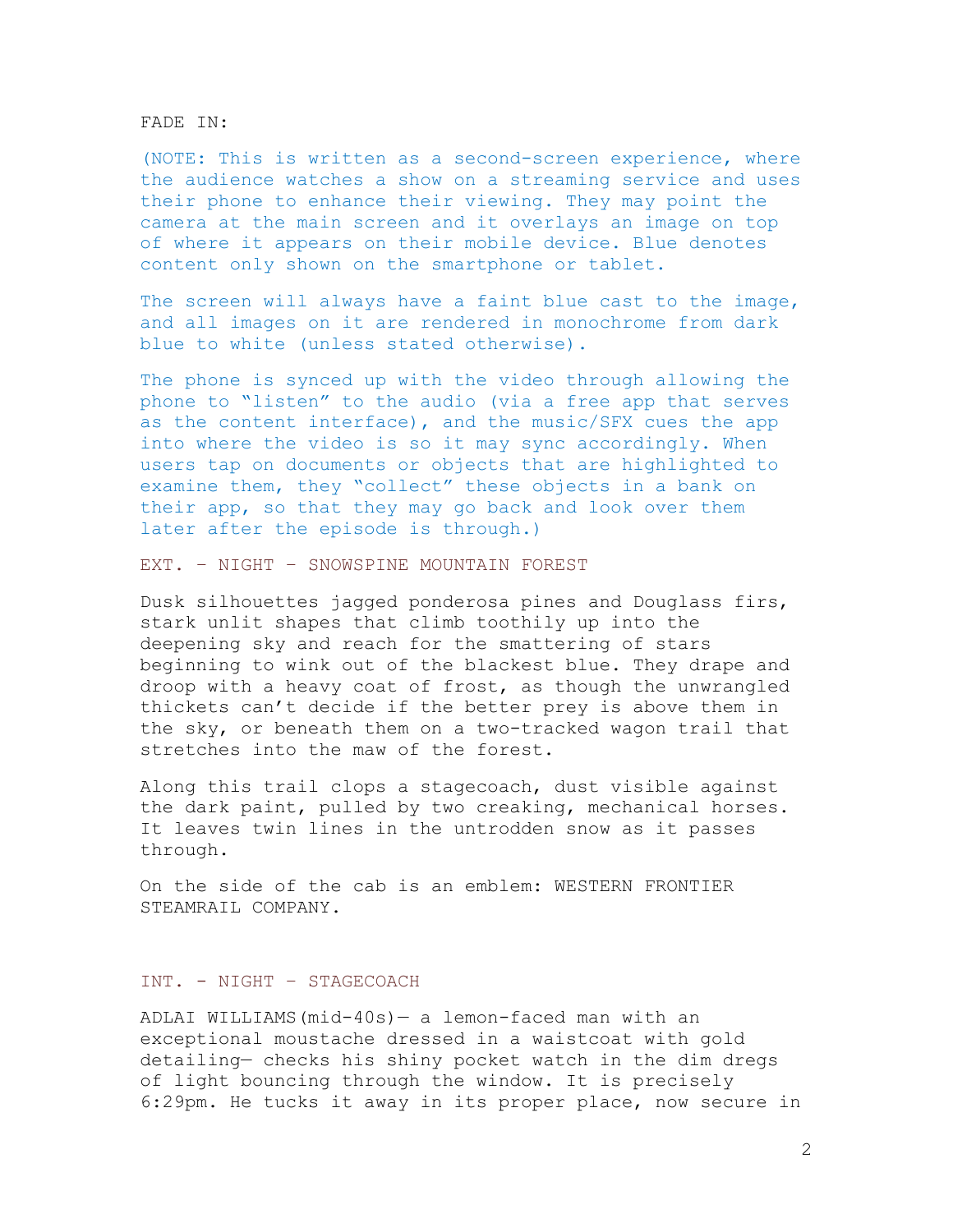his knowledge that it is also the proper time, and returns to the telegram in his hand.

The telegram is highlighted in a blue-white glow, and if clicked on a digital version unfolds so the viewer can read it.

It says:

"REQUEST TO HIRE NEW WORKERS TO FILL VACANCIES LEFT BY ACCIDENTS APPROVED STOP YOU ARE BEHIND SCHEDULE STOP DO NOT HESITATE TO TAKE MORE EXTREME MEASURES TO MAKE DEADLINE STOP GHOSTS SABOTAGING EQUIPMENT WILL NOT BE TOLERATED AS EXCUSE ALL UNDEAD ACTIVITY IS TO BE DEALT WITH SWIFTLY STOP

**SINCERELY** 

PARSIMONY ARVIDE III

STEAMRAIL COMISSIONER"

### COACH DRIVER (O.S.)

Now approaching camp, sir!

EXT. – NIGHT – RAILROAD ENCAMPMENT

The stagecoach begins to slow to a trot as it pulls into an area just off that road. It passes by a veritable town made up of threadbare tents, campfires, and people huddled together for warmth. Some of the people don't even have tents. In the center of the tent town is one slightly larger tent, lit from inside by a lantern of some sort; smoke drifts lazily through an opening in the top. Around the edges of camp there are piles of construction materials: lumber and steel track in wheeled carts.

A GIRL (late teens/early 20s) with long dark hair braided in two symmetrical plaits watches the carriage as it stops and turns to glance over her shoulder before jogging off in the direction of town. She's dressed in the dirt-stained clothes of the working class. This is JUN LI.

Adlai's stagecoach halts at the edge of the tents. He steps out, brushes some dirt from his sleeve, and glowers over at the people who watch him as he turns and marches towards a small log cabin on top of a hill overlooking the area. A worker walks the opposite way down the footpath, and as soon as he notices Adlai coming towards him he skitters to one side and stands quietly, formally, as his boss passes.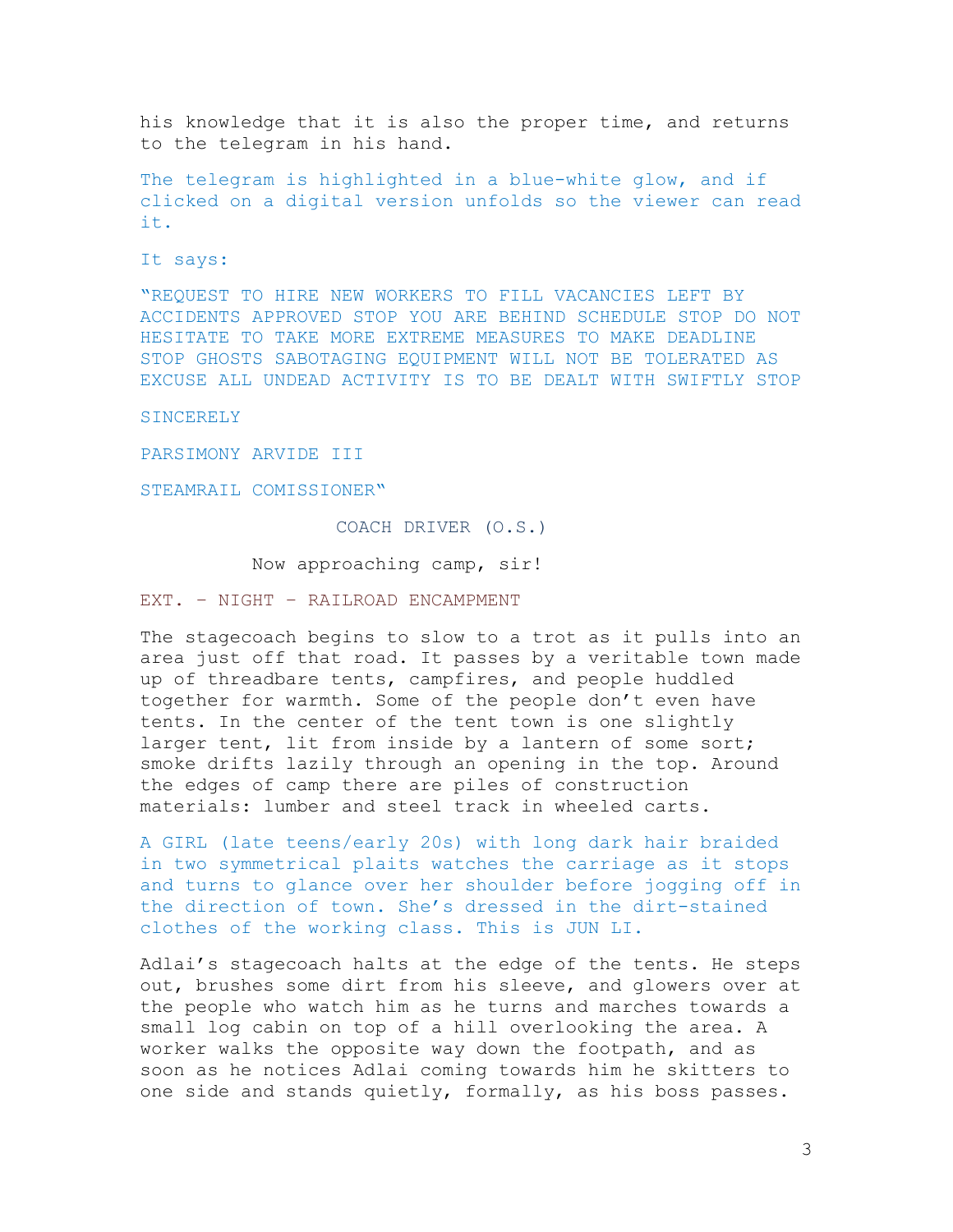# INT. – NIGHT – MOURNING TENT

There is a young man currently sitting in the large tent, arranging and placing incense before a makeshift wall that, from the back, seems to be little more than propped up planks hammered together and supported with stones. He has a serious face— far too serious for someone so young— and a pair of round glasses slumping low on his nose. His sleeves are rolled up, hair tied back to keep it out of his eyes. This is JUN HAO (late teens/early 20s).

The camera swivels through the smoky air to reveal what Jun Hao is working on: tacked to the wall are a collage of photos, calligraphy of names, news clippings, drawings, even personal items of clothing such as handkerchiefs and hats. Jun Hao picks up a photograph and pins it to the wall, lingering on the family depicted there.

There are a few other workers in the tent who walk in to pay their respects but seem to be finishing their different rituals: lighting candles, leaving flowers, setting offering bowls before the wall. MR. AND MRS. JIMENEZ(mid-40s) pray in front of a news clipping about an accident that took the lives of two young men working on the railroad, and injured a dozen others. The two young men in the photo stand next to their parents, hands on their shoulders, though the couple don't notice.

BIG SEAN MCCORMACK(early 30's) leaves a bottle of whiskey in front of a photo of an older man, leathery and weatherworn but tough, who bears a striking resemblance to himself. He, too, is standing at the memorial board, and reaches down to pick up a spectral bottle of whiskey from where the material one sits. Sean leaves, and the ghost of his father fades away.

The viewer may tap on glowing pieces of the Memorial board and look at them closer: reading messages for the dead, examining articles about accidents, looking at objects dear to the departed which have been left in their memory.

The tent flap opens, though no one appears to enter.

Jun Li enters when the flap opens. Now that we see her in the company of other ghosts, we can tell that there's something about her that is brighter than the others— her form is more solid. Stronger. The other ghosts turn to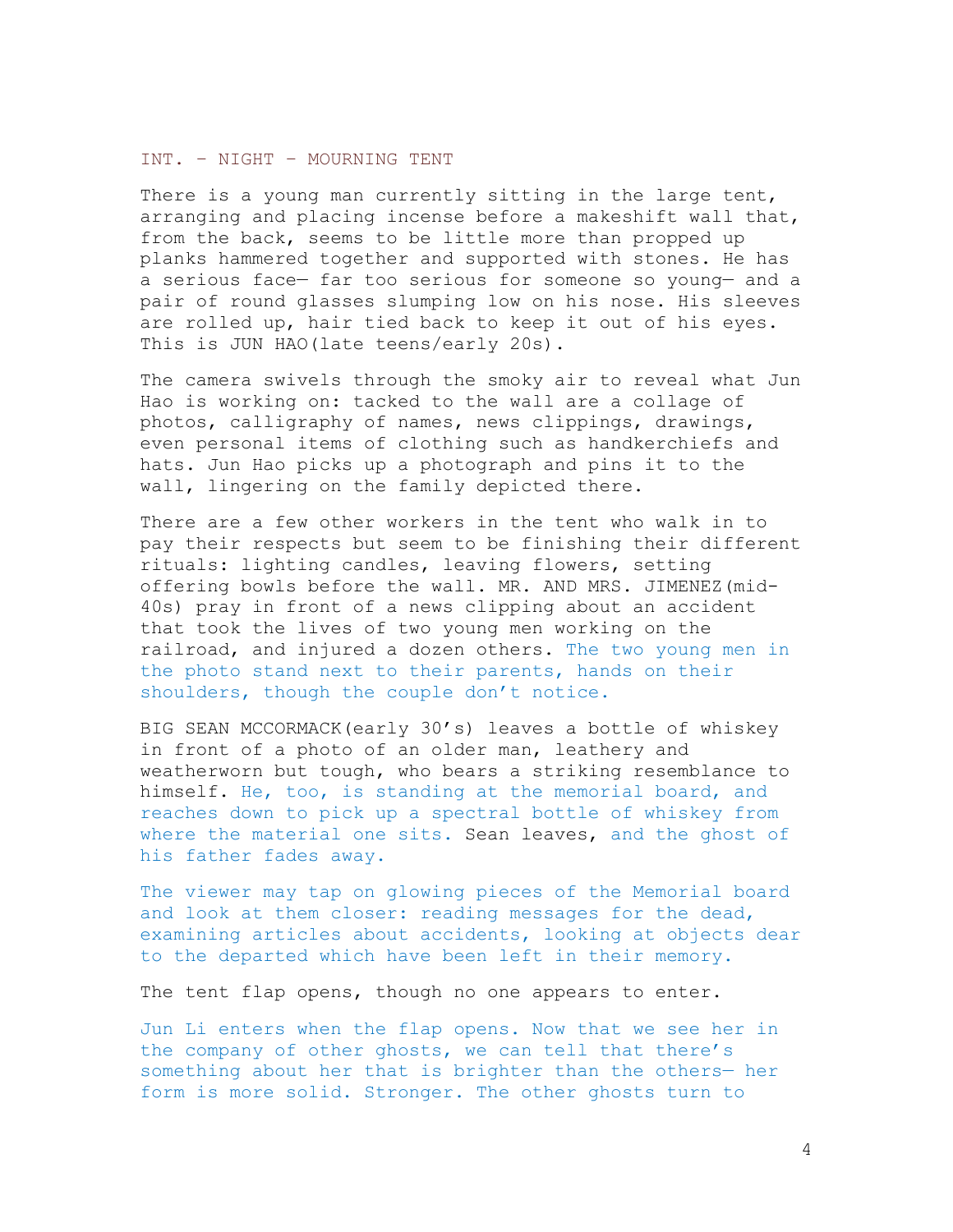greet her, and her responding smile is polite, wan. She proceeds over and taps on her brother's shoulder. Her voice stays low so as not to disturb the others in the tent.

#### JUN LI

Hey, he's back. Just went up to the cabin on the hill.

Jun Hao perks up at the sound of his sister's voice. He steps to a more secluded area behind the memorial wall and draws a sigil in the air that glows purple briefly before he slashes through it with a finger, unzipping the veil between planes and allowing Jun Li to step through. She disappears from the mobile view as it synchronizes to her appearing in the material world. Jun Hao smiles, but it's weak around the edges.

JUN HAO

Welcome back, meimei.

They walk back around to the other side of the wall. He gestures to a small pile of similar clippings and trinkets, all due to be put up on the memorial wall. The other ghosts with mourners in the tent are still there, with their families or friends.

# JUN HAO

I'm almost done. Just finishing the last few postings of the week.

# JUN LI

I thought there were only five?

#### JUN HAO

(Shaking his head, fingers rubbing his eyes behind his glasses) I'm afraid not. Two more lost this morning. Cliff winch failure, they couldn't pull them out of the blast range in time.

### JUN LI

Of course. That makes… what, fifty three since Mom and Dad--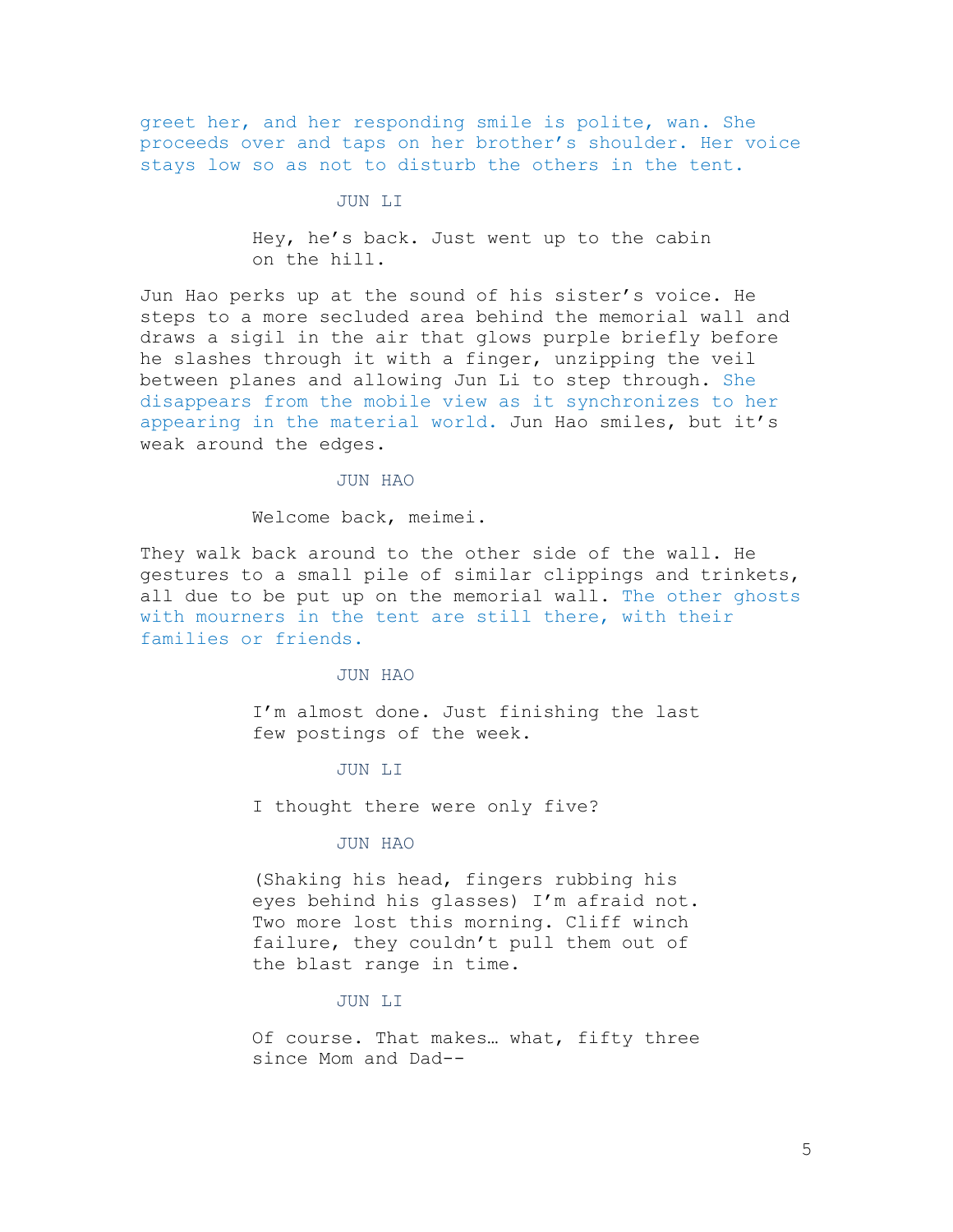#### JUN HAO

### Fifty-four.

Jun Li pauses as he begins to pin more to the wall. He works slowly, methodically. She glances back towards the tent flap, looking a bit conflicted about pressing him but decides to push forward.

#### JUN LI

We should get moving soon.

## JUN HAO

I know.

He continues, putting each piece on the wall reverently. Unhurried.

### JUN LI

(Grimacing) I just… I want to kill him. I want to kill him so bad I— It scares me a little.

Jun Hao pauses. He sets his work down and turns to her, lifting a hand to rest on her shoulder.

#### JUN HAO

I… Me too. But… the time will come. I promise. Right now it is my duty to administer these last rites—

### JUN LI

(Annoyed) I know you take being the new 'Mr. Death Witch' very seriously but longer we wait, the more time we give Adlai Williams to find us. He's searching, you know. Sent a telegram to the company trying to pin the equipment failures on the two of us. Or, well. On "ghosts"— the nerve—

## JUN HAO

He did?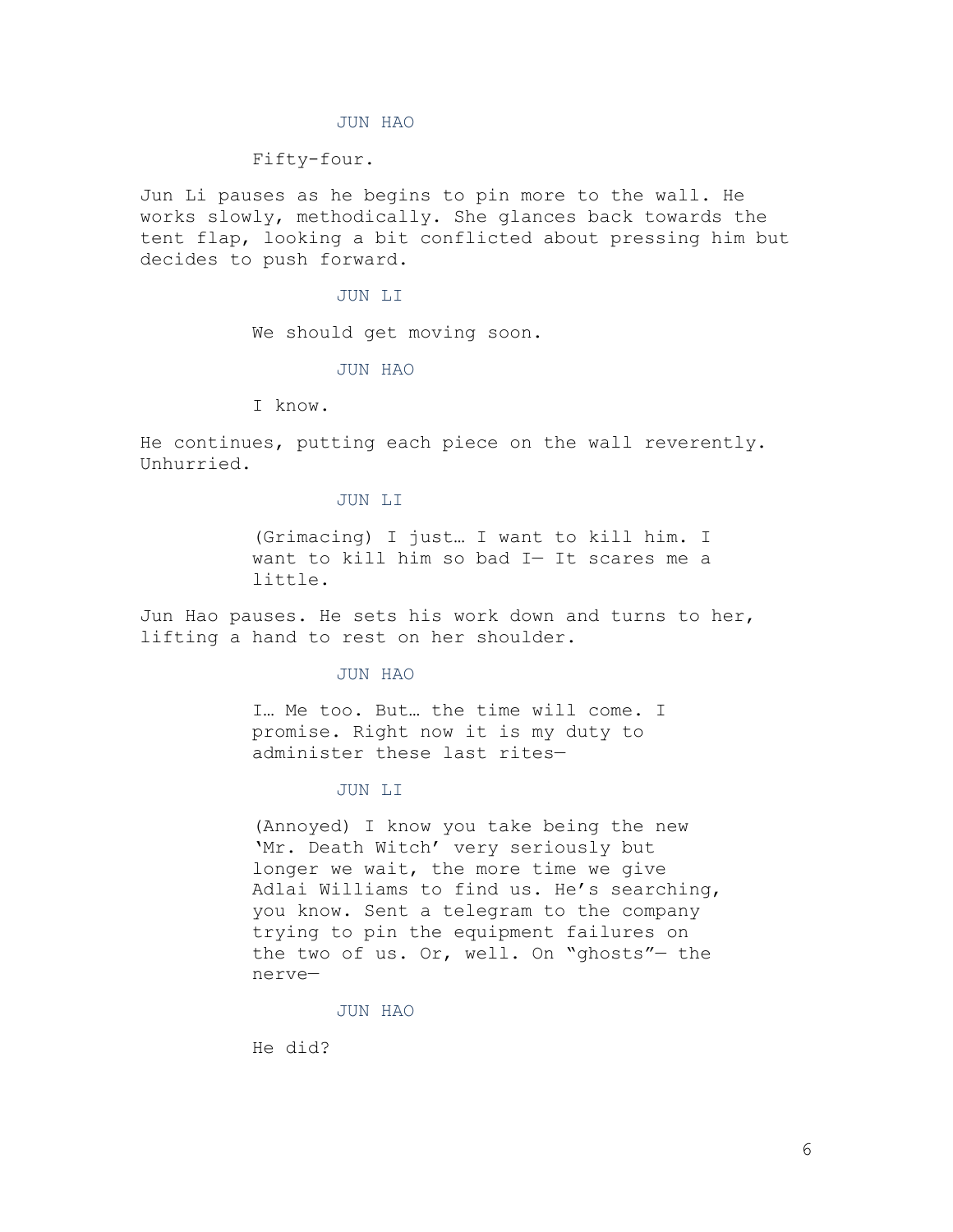#### JUN LI

He did. Saw him holding a piece of paper and snuck a peek. He knows someone in the tents is up to something, and it's only a matter of time before he figures out what. We've waited too long, anyway, the people need to see that their guardian hasn't left them while—

A gunshot sounds outside and both of them jump. Even the ghosts turn to the sound, startled. The twins share A Look and run out to see what happened.

# EXT. – NIGHT – RAILROAD ENCAMPMENT

A crowd holding lanterns and huddled in blankets against the chill fog of their own breath has gathered in the small clearing between the tent town and the road that leads up to the cabin on the hill. Standing on a wooden step above the crowd is Adlai Williams himself— pistol raised into the air. The crowd cows from his anger and murmurs amongst itself. Ghosts also form out of the fog and ring the group, watching and listening.

# ADLAI WILLIAMS

(Shouting) Quiet! Quiet!

The crowd settles down. Jun Li and Jun Hao approach the back of the gathering and watch.

# ADLAI WILLIAMS

You people… Feh. (He spits on the ground, lowering his gun but not putting it away.) Ladies and Gentlemen, I consider myself a generous man. A patient man. A Godsfearing man. (He paces his "stage".) And yet, even I find my patience is tried from time to time. Such as tonight, for example: Tonight, after returning from a long and arduous business journey from Ravensbrook, I had hoped to rest my head on my hard-earned bed and get a good night's sleep.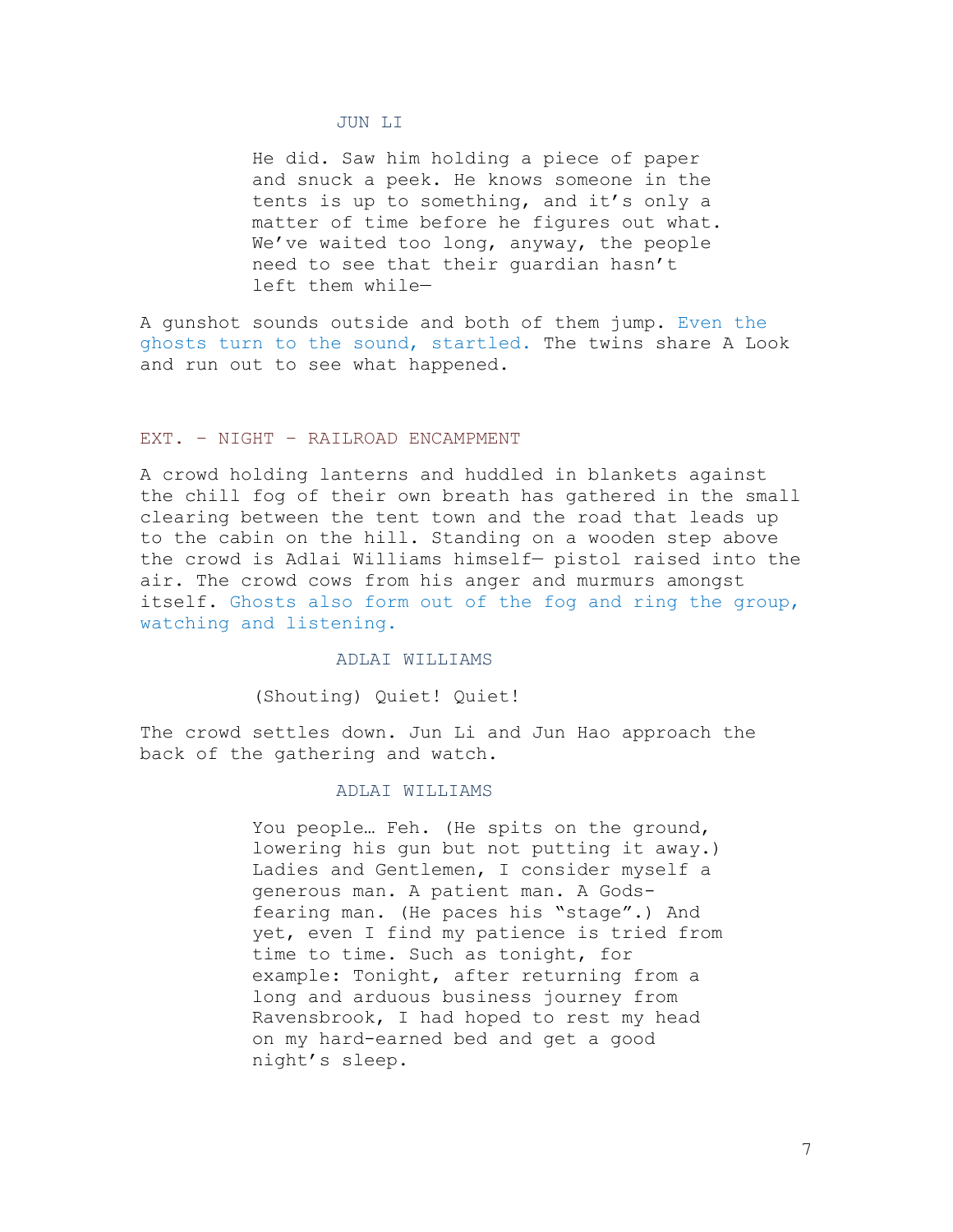Williams looks down at the gathered people as though they are a captive audience, and not people half-starved and overworked and terrified for what word might drop from his mouth next.

# ADLAI WILLIAMS

So I returned to my home and took off my hat and (Voice rising) What did I find there? A broken window, a note, and this.

He turns to his assistant, who throws something festering and humming with flies to the feet of the crowd. It is an arm. The crowd gasps and flies into a flurry of whispers. Jun Li and Jun Hao are speechless, sharing a glance of "Did you do that?" and "I'd never!" in a wordless exchange. They both grimace.

# ADLAI WILLIAMS

The arm of one Aaron McCormack. One of you, taken from us all too soon by that horrible accident with the winch. And yet, the note may be the part that you folks are most interested in! For you see, I read this note, this short little note, and I found myself concerned for you. (He feigns heartache.) After all, I know how precious to you your ghostly Guardian Angel is. Yes, I know about it. The one who pretends to keep you safe, who professes to care for you and protect you from mean ol' men like me. (A toothy grin creaks across his face.) Here. Let me read this for you. (He reads the note out loud:)

*"The ghost of the Snowspine Mountains refuses your destruction. Continue and your people will suffer the consequences."*

Alarmed muttering lashes through the crowd. Jun Hao and Jun Li look at each other in disbelief. Jun Li swallows and locks eyes with her brother— she was right, they gave him too much time, and he is now moving against them.

## ADLAI WILLIAMS

So you see? The Snowspine "Guardian" is not a guardian at all. It is a creature of